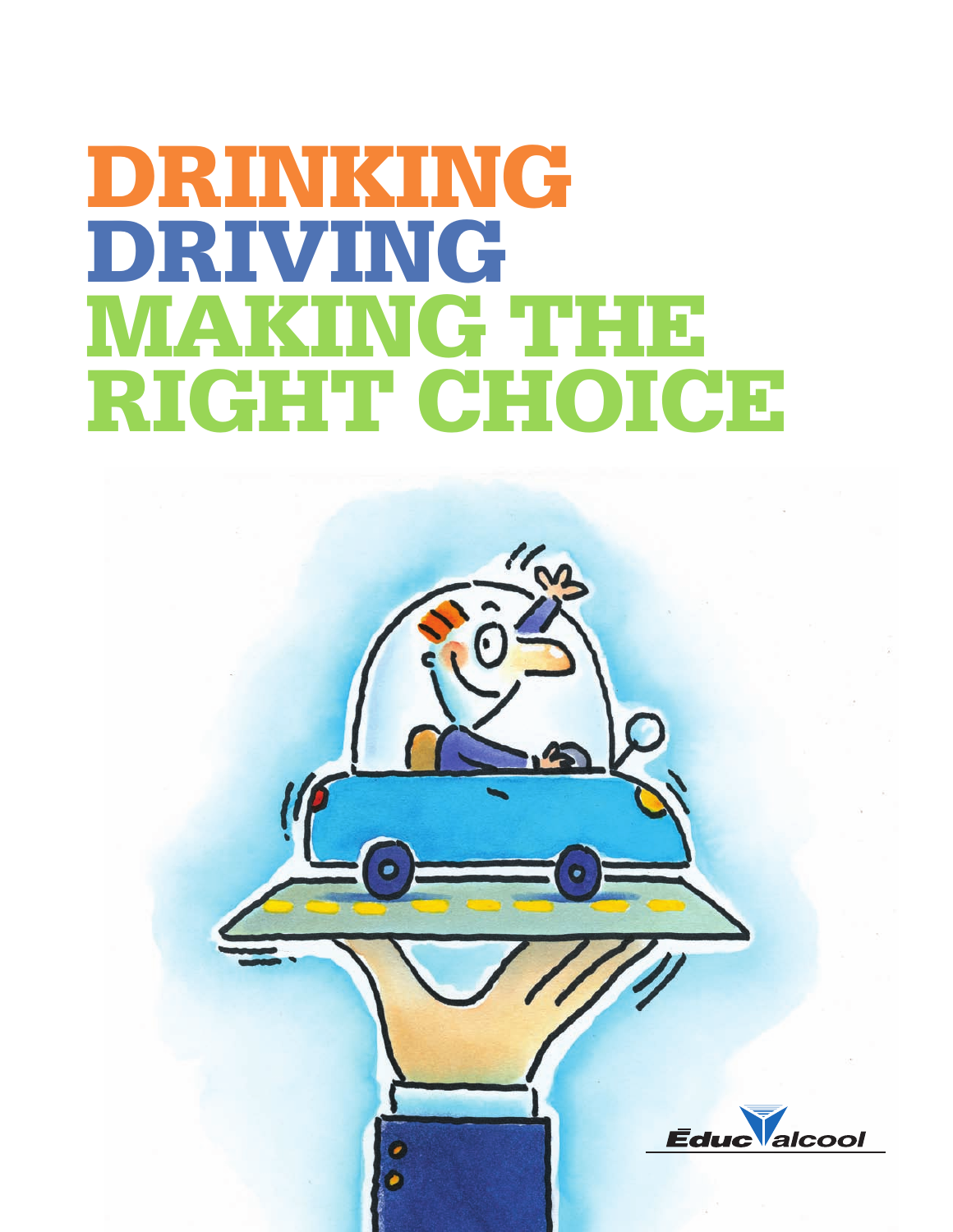

# **TABLE OF CONTENTS**

| There's nothing wrong with having a drink     |                |
|-----------------------------------------------|----------------|
| <b>Alcohol and the law</b>                    | 1              |
| - Rule number 1: Know yourself                | $\overline{2}$ |
| - Rule number 2: Know your own limits         | 3              |
| - Rule number 3: What does the law say?       | 3              |
| - Test your knowledge of the law              | 4              |
| How much do you know about alcohol?           | 5              |
| - Alcohol and food                            | 5              |
| - Alcohol, the brain and the digestive system | 5              |
| - Alcohol and judgement                       | 6              |
| - Alcohol habituation                         | 6              |
| <b>Should you drive?</b>                      | 7              |
| <b>Moderation is always in good taste</b>     | 9              |

**Moderation is always in good taste 9** ISBN 978-2-923548-33-3 Legal deposit 2011

Illustrations : Philippe Béha André Dubois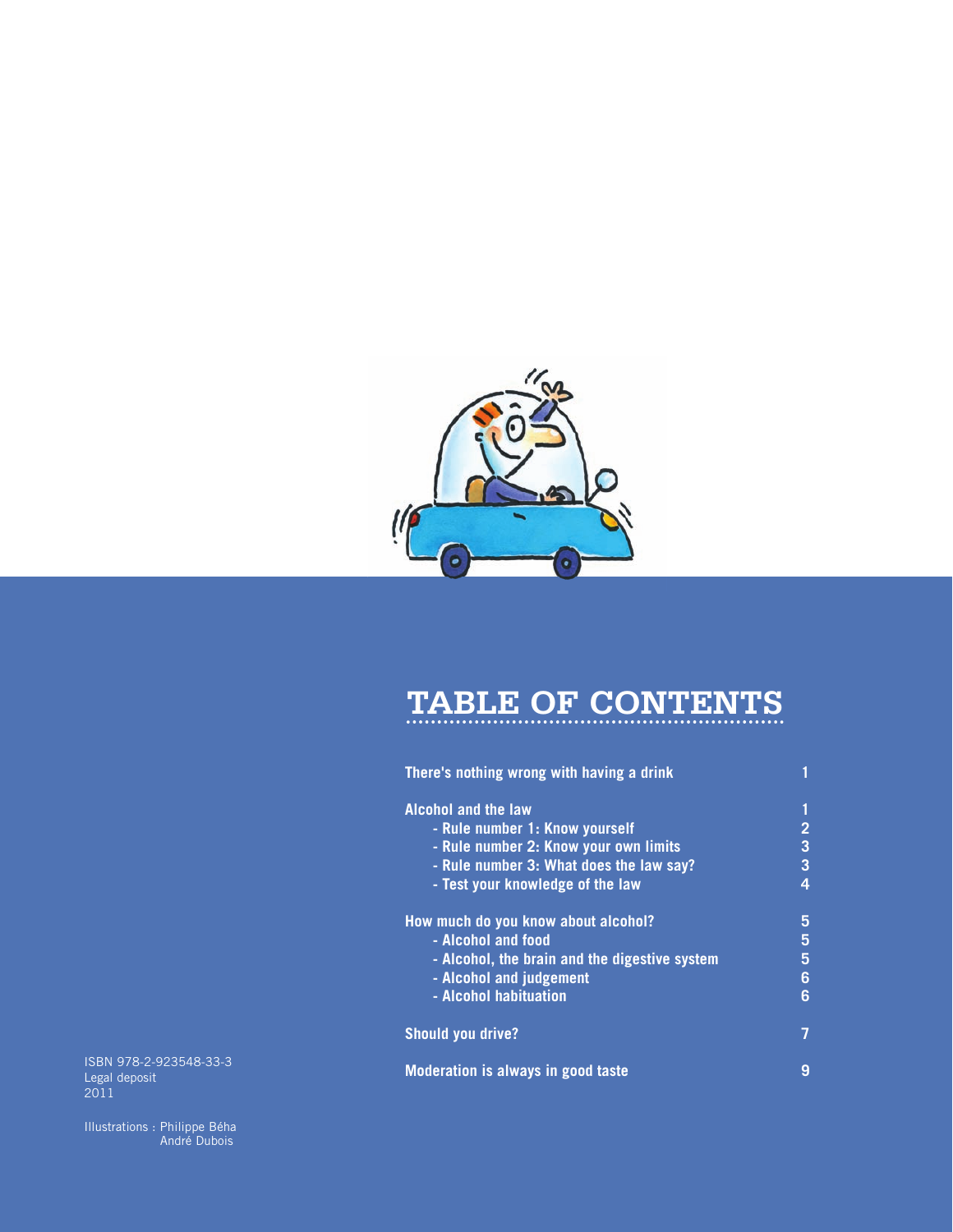# **There's nothing wrong with having a drink**



**1**

It's fun to sip a drink among friends. A reasonable amount of alcohol enjoyed in a relaxed atmosphere adds a pleasant little something to any happy gathering. It's

also a time-honoured way to celebrate important events with those you love. The pop of a champagne cork puts everyone in the mood to toast the New Year or the newlyweds!

Alcohol is simply part of our human heritage. Since ancient times, it has been associated with life's significant events, such as birth, marriage, death and religious rites. Even today, many of us associate alcohol with major milestones and rituals. And everyone knows how easily the fun can be ruined by irresponsible behaviour.

Whenever you get together to celebrate with friends or family, remember that drinking too much--or irresponsibly--inevitably leads to inebriation and discomfort. Above all, remember that drinking and driving definitely do not mix.



Drinking and driving is not only irresponsible, it's very dangerous for you and everyone else on the road.

The Criminal Code is extremely clear. It states that it is forbidden to operate a motor vehicule when:

**• your ability to operate a motor vehicule is impaired;**

**• the alcohol concentration in your blood is greater than 80 mg of alcohol per 100 ml of blood, the famous "point zero eight" (.08). But how can you tell if your faculties** 

# **Alcohol and the law (.08)**

For new drivers with a learner's or probationary licence and for drivers of 21 years of age or younger, no matter what type of licence they have:

- **The law is even more severe**
- **You may not drive with any alcohol in your system at all. Zero tolerance is the rule.**

**are impaired? How do you know if you're over the legal limit?**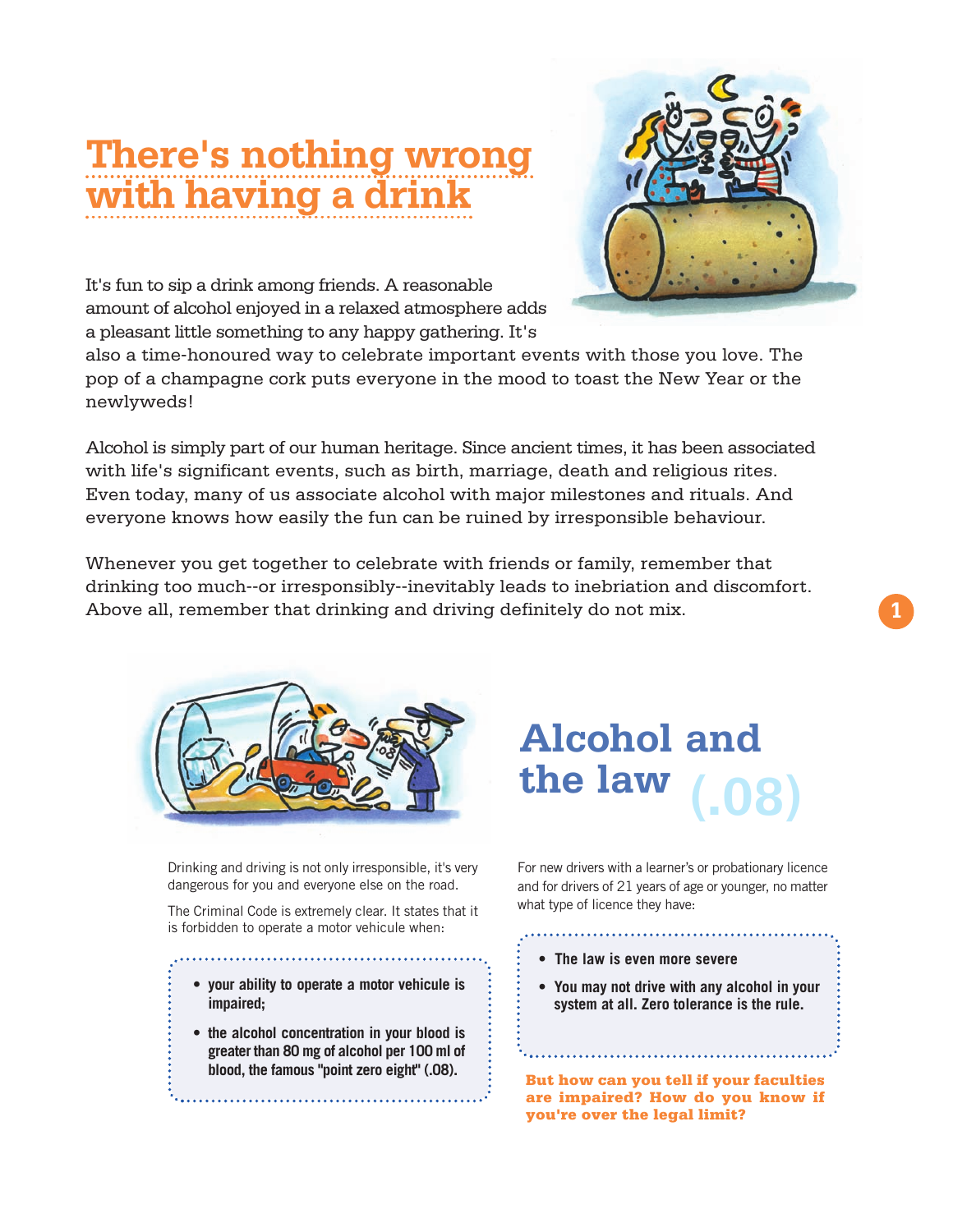### **Rule number 1: Know yourself**

First of all, remember that there is the same amount of alcohol in standard servings of any alcoholic beverage, no matter what kind.



Next, you have to learn how to calculate your blood alcohol content in milligrams (mg) and interpret it in terms of the "point zero eight" legal limit (80 mg).

The charts below give you an idea of what your blood alcohol content is likely to be, depending on your sex, your weight and how many drinks you have had.

| <b>Number of drinks</b> | $125$ lb.<br>57 kg | 150 lb.<br>68 kg | $175$ lb.<br>80 kg | 200 lb.<br>91 kg | 250 lb.<br>113 kg |
|-------------------------|--------------------|------------------|--------------------|------------------|-------------------|
|                         | 34 mg              | 29 <sub>mg</sub> | $25 \text{ mg}$    | $22 \text{ mg}$  | $17 \text{ mg}$   |
| 2                       | 69 mg              | 58 mg            | 50 <sub>mg</sub>   | $43 \text{ mg}$  | 35 <sub>mg</sub>  |
| 3                       | $103 \text{ mg}$   | $87 \text{ mg}$  | 75 mg              | 65 mg            | 52 mg             |
| 4                       | 139 mg             | $116$ mg         | $100$ mg           | 87 mg            | 70 mg             |
| 5                       | 173 mg             | 145 mg           | $125 \text{ mg}$   | 108 mg           | 87 mg             |

#### **MEN**

#### **WOMEN**

| <b>Number of drinks</b> | 100 lb.<br>45 kg | 125 lb.<br>57 kg | 150 lb.<br>68 kg | 175 lb.<br>80 kg | 200 lb.<br>91 kg |
|-------------------------|------------------|------------------|------------------|------------------|------------------|
|                         | 50 mg            | $40 \text{ mg}$  | 34 mg            | 29 <sub>mg</sub> | 26 <sub>mg</sub> |
| $\overline{2}$          | $101$ mg         | 80 mg            | 68 mg            | 58 mg            | 50 mg            |
| 3                       | $152 \text{ mg}$ | $120$ mg         | $101$ mg         | 87 mg            | 76 mg            |
| 4                       | $203 \text{ mg}$ | 162 mg           | 135 mg           | $117$ mg         | $101$ mg         |
| 5,                      | $253 \text{ mg}$ | 202 mg           | 169 mg           | 146 mg           | $126$ mg         |

It's important to subtract 15 mg of alcohol an hour, starting from the first drink, since that is the rate at which your body eliminates the alcohol. And forget the widespread myth that says you can handle one drink an hour. It's not true. Or rather, it's true only if you're a man who weighs 115 kg or more.

Also, if your liver is not functioning properly, it works less efficiently and more slowly, which slows the elimination process. Anyone with health problems should abstain from drinking or drink very moderately.

**WARNING!** The charts contain approximations only and should be interpreted with care. Other factors, such as fatigue, stress and medications, can affect your capacity to absorb alcohol. Your emotional and physical state can also determine your response to alcohol. In other words, you may be in no condition to drive, no matter what the charts say.

So think twice before having one too many and getting behind the wheel.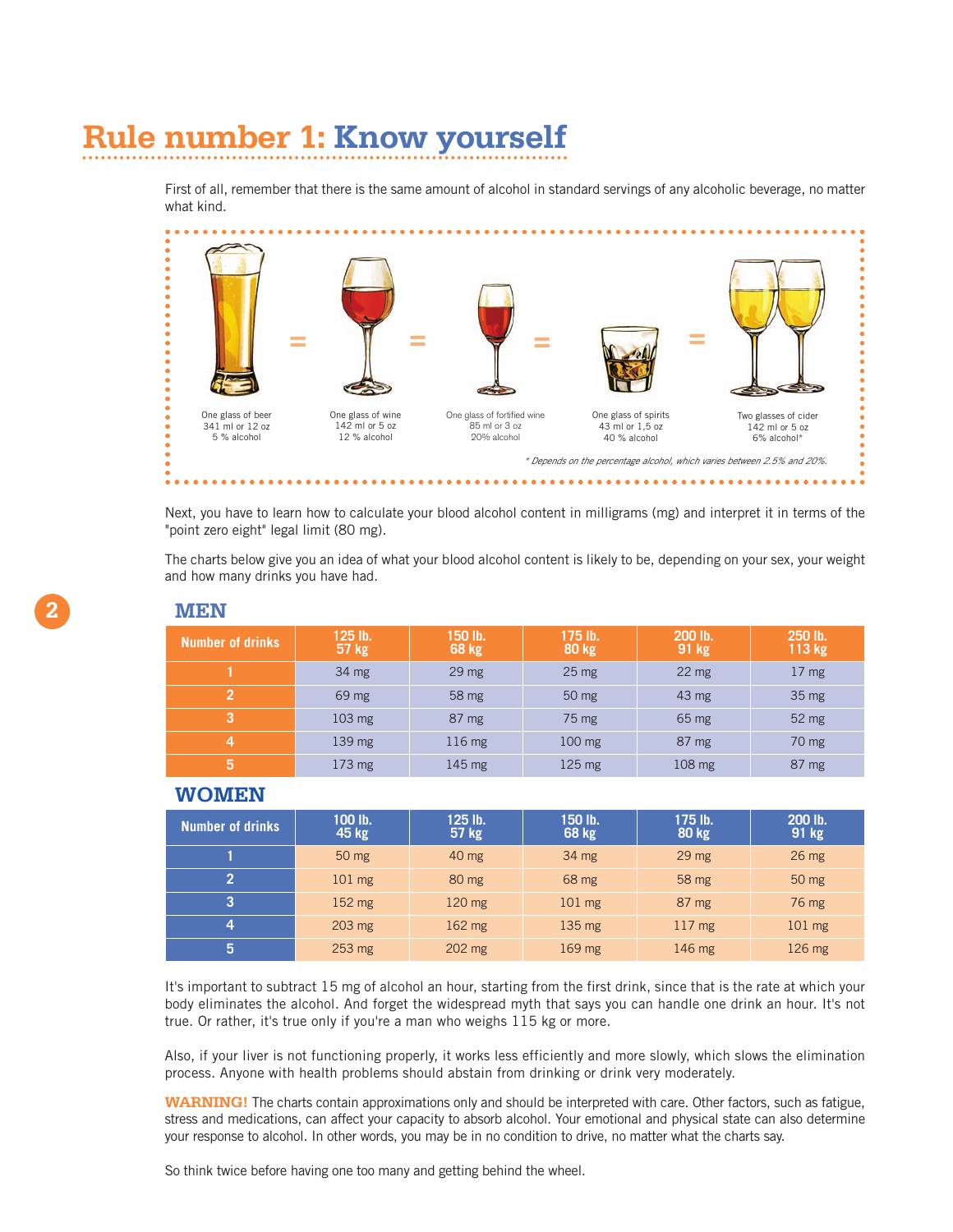### **Rule number 2: Know your own limits**

When it comes to alcohol, we are not all created equal. Never mind what your friends, partners or coworkers are drinking. They have their limits and you have yours.

Aside from the speed at which you're drinking, your sex, weight and muscle mass will determine how much alcohol you can consume before being affected. Furthermore, everyone reacts differently to alcohol, depending on their individual personality traits and particular psychological state at the time of drinking.

Generally speaking, women are more sensitive to alcohol because of their size, weight and percentage body fat. Women have a higher percentage of body fat than men, which means they have a lower percentage of water, and since alcohol dissolves mostly in water, women will achieve a higher blood alcohol concentration sooner than men.

Research has also shown that women's stomachs contain less of the enzyme responsible for breaking down alcohol. Consequently, a greater amount of alcohol reaches their bloodstream.

One standard drink for a woman is equal to about one and a half drinks for a man. In other words, it takes less alcohol for a women to be impaired than a man.

Whatever the case, never let others decide for you and, most importantly, don't compare yourself to anyone else. Life is just too short to play Russian roulette with alcohol.

Assess the situation based on how YOU feel. You know your body and your feelings don't lie!



### **Rule number 3: What does the law say?**

**The law is very clear: the legal drinking limit, i.e. your blood alcohol limit, varies according to the type of licence you have.**

| <b>Type of licence</b>               | <b>Legal limit for driving</b> |
|--------------------------------------|--------------------------------|
| Learner                              | Zero $(0)$                     |
| Probationary                         | Zero $(0)$                     |
| Driver $-21$ years of age or younger | Zero $(0)$                     |
| <b>Driver</b>                        | "Point zero eight" (.08)       |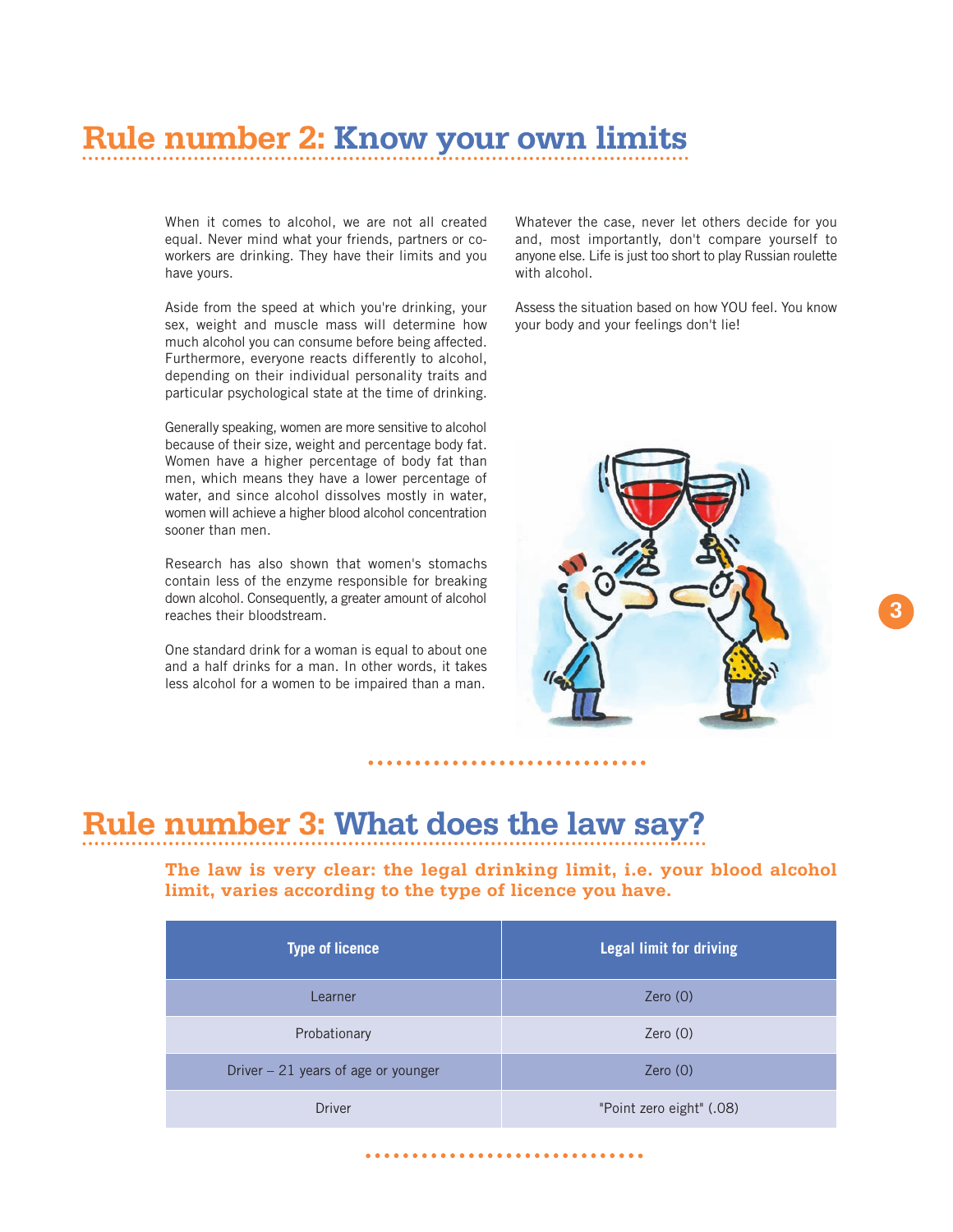

| <b>TRUE?</b><br><b>FALSE?</b> | If you are pulled over for impaired driving, your licence will be suspended immediately if<br>it is a repeat offense.                                                                                                                                                                                                                                |
|-------------------------------|------------------------------------------------------------------------------------------------------------------------------------------------------------------------------------------------------------------------------------------------------------------------------------------------------------------------------------------------------|
| FALSE                         | If you are found to be driving while impaired, your licence will be suspended immediately<br>for 90 days, regardless of whether it's a repeat offense or not.                                                                                                                                                                                        |
| <b>TRUE?</b><br><b>FALSE?</b> | If you are convicted of driving while impaired on a first offence, you will have to pay a<br>significant fine but you get to keep your driver's licence.                                                                                                                                                                                             |
| FALSE                         | If you are convicted on a first offence, you have to pay a significant fine and your driver's<br>licence is automatically cancelled for one year.                                                                                                                                                                                                    |
|                               | • In addition, first offenders must submit to a mandatory summary assessment of their<br>behaviour, administered in a special centre, to determine whether their drinking habits<br>are compromising their ability to drive safely. If the assessment is unfavourable, they<br>must undergo a comprehensive assessment.                              |
| <b>TRUE?</b><br><b>FALSE?</b> | If you are driving with a learner's licence or probationary licence, or you are 21 or younger with<br>any type of licence, and are found to have even the slightest amount of alcohol in your blood,<br>your licence will be suspended for 90 days.                                                                                                  |
| TRUE                          | If you are driving with a learner's licence or probationary licence and are found to have even<br>the slightest amount of alcohol in your blood your licence will be automatically suspended:                                                                                                                                                        |
|                               | • And four (4) demerit points will be entered on your driving record.<br>• You will have to pay between \$438 and \$865, including the fine plus other fees and<br>contributions.<br>• If convicted of driving while impaired, you will be treated like all other drivers and your<br>driver's licence will be cancelled automatically for one year. |
| <b>TRUE?</b><br><b>FALSE?</b> | The legal limit applies to all drivers, but there are a few exceptions.                                                                                                                                                                                                                                                                              |
| FALSE                         | The legal limit applies to all drivers, no matter why they were drinking. Police officers will<br>not give you a break even if you think you had a good reason to celebrate, e.g. a birthday, a<br>promotion, a new job or a wedding.                                                                                                                |

Whatever the circumstances, if you have a learner's or probationary licence, or if you are 21 years of age or younger, no matter what type of licence you have, you mustn't drink at all if you plan to drive. If you have a regular driver's licence and are over 21 years of age, it's better not to drink if you plan to drive, or if you do, to drink moderately.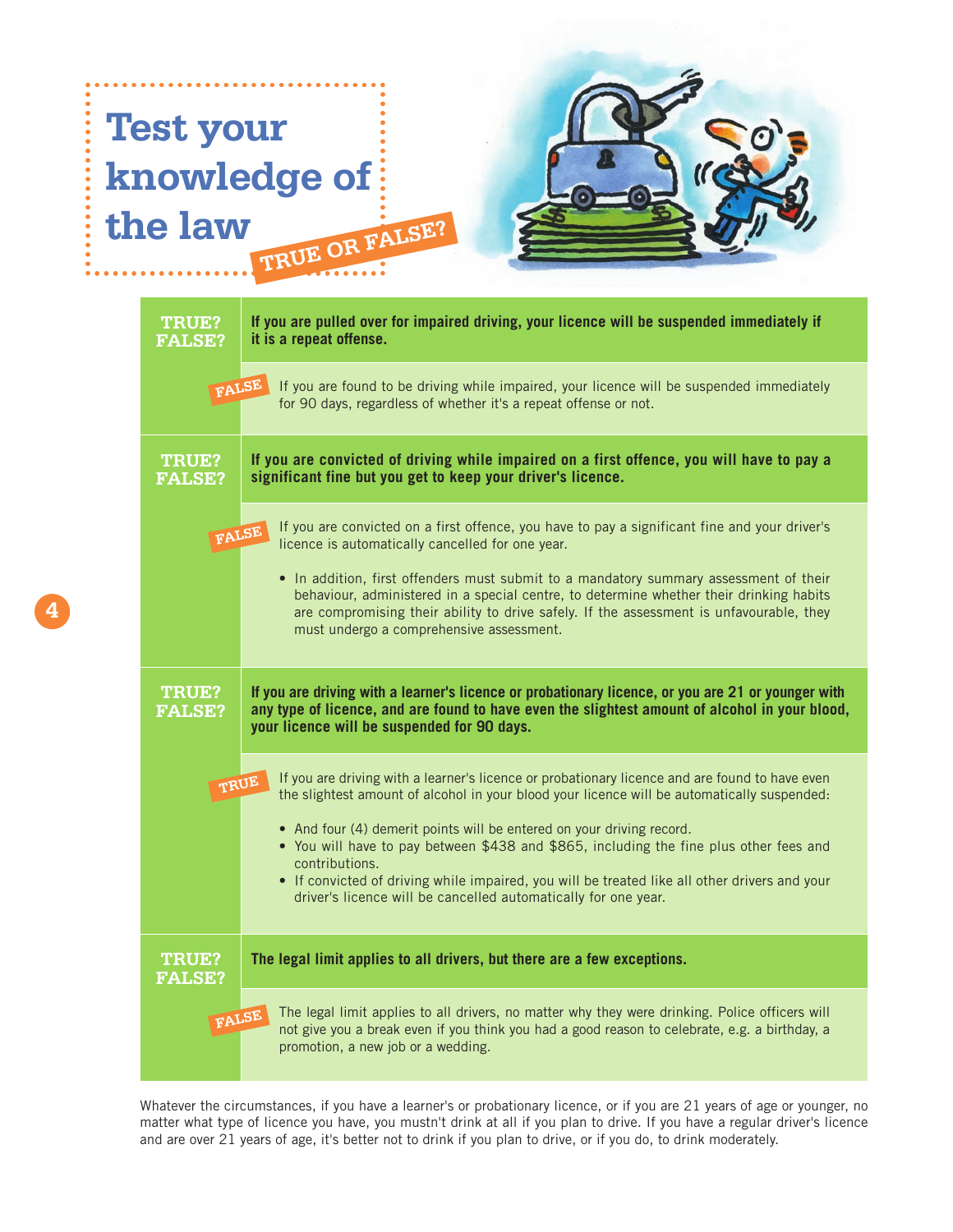## **How much do you know about alcohol?**

#### **Alcohol and food**

Alcohol is not digested like other foods. It passes quickly into the bloodstream without being transformed. More than 80% of the alcohol you drink is absorbed by the small intestine, and 20% goes directly from the stomach to the bloodstream.

Drinking on an empty stomach speeds up the process. When your stomach is empty, alcohol is absorbed by the small intestine in less than 30 minutes. Drinking without eating therefore makes you drunker more quickly.

Also, downing your drink in one gulp produces stronger effects than sipping it slowly.

Conversely, drinking during or after a meal slows the release of alcohol into the small intestine and thus reduces its circulation in the blood. When your stomach is full, it can take one to three hours for all the alcohol to reach the bloodstream.

Beware of delayed reactions. Pizza--or any other food--will not keep you sober. You'll take in extra calories and still be drunk.

**DON'T BELIEVE THE MYTH!** 

**Eating as you drink may slow the release of alcohol into the blood, but your blood alcohol level will still rise as you continue drinking, no matter what you eat.**



#### **Alcohol, the brain and the digestive system**

Once it's in your bloodstream, alcohol travels to all parts of the body, including the brain. It acts on the entire nervous system and affects critical control centres, in particular, your muscle coordination and decision-making ability.

The liver is primarily responsible for getting rid of the alcohol you drink, eliminating more than 90% of it. The kidneys, lungs and perspiration take care of the rest.

No matter how much you drink, your liver keeps working at its regular pace. It is basically programmed to metabolize alcohol at the rate of 15 mg an hour, and it can't perform miracles!

If you drink too quickly, your liver becomes overloaded and can't handle the demand. You head will soon start spinning and you'll begin to feel nauseous.

You won't start to feel better until the alcohol has been eliminated from your body.

**DON'T BELIEVE THE MYTH!** 

**When you drink too quickly, you put your liver under great pressure to keep up. Each additional drink has to wait its turn to be eliminated, and before long, the alcohol overload in your system produces discomfort and inebriation.**

You must never drive when you feel like that. There is no shame in asking someone to take you home. In fact, it's a sign of maturity and intelligence.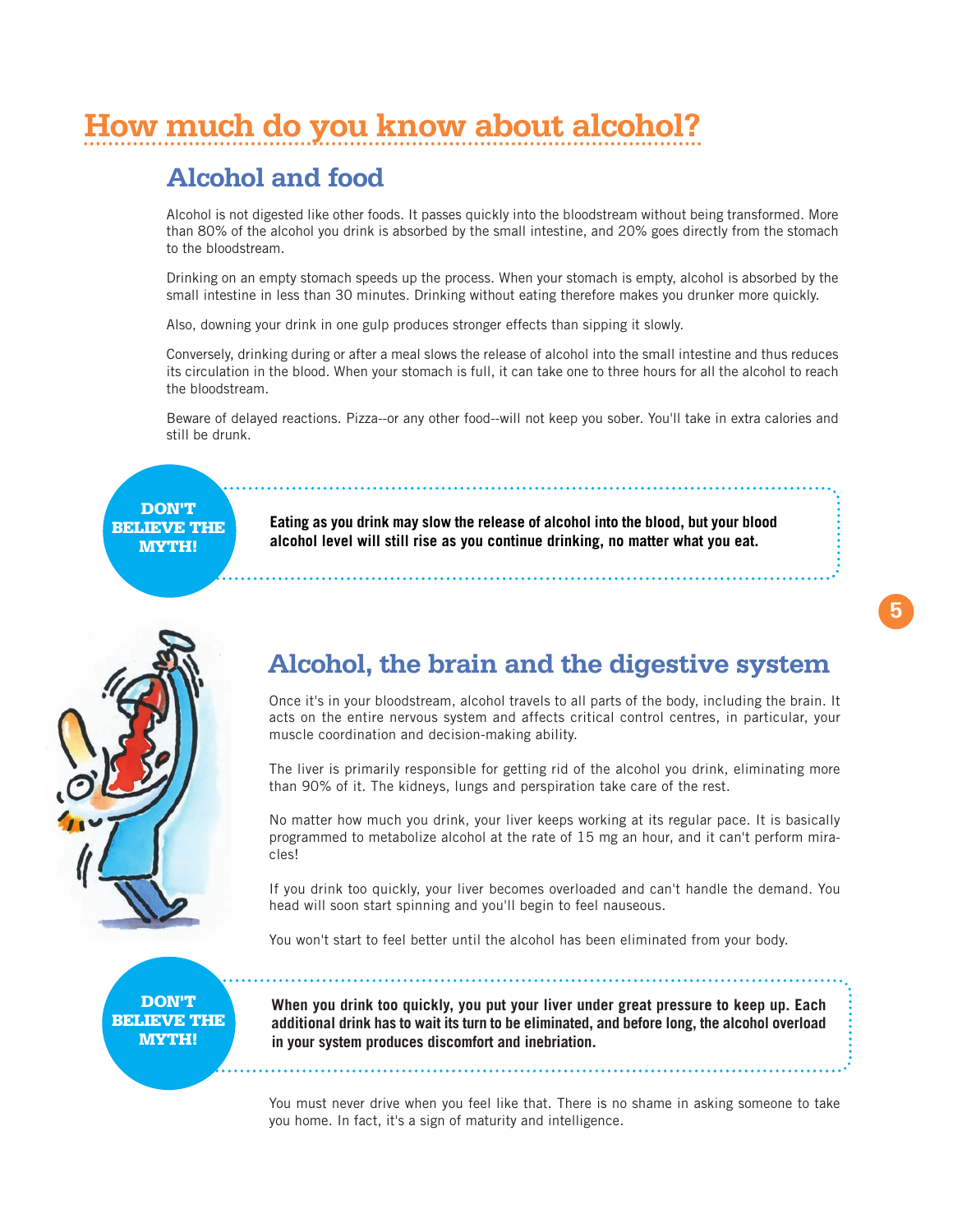#### **Alcohol and judgement**

Alcohol may have a mildly euphoric effect, but it is not a stimulant. It is actually a depressant that slows brain activity and reduces tension. Under the influence of alcohol, you lose your inhibitions; initially, it can put you in a pleasant mood and make you more sociable. Alcohol also changes how we see ourselves and others. It makes people bolder, but can affect their good judgement.

If you drink a lot, your reflexes slow down and it becomes dangerous to drive. Without realizing it, you can lose control and find it difficult to think clearly. It can be hard to concentrate or take the appropriate action at the right time.

Drinking too much also affects your coordination. When you are intoxicated, you may even have trouble seeing clearly, and you may feel confused and disoriented.



**DON'T BELIEVE THE MYTH!** 

**If your faculties are impaired, exercise and cold showers won't help. No amount of physical activity or fresh air can reduce the amount of alcohol in your blood. You can run or dance all you like: it won't do any good.**

That's because barely 3% of the alcohol is eliminated through perspiration. The liver does most of the work, and you have to give it time.

Some people think that coffee--especially strong, black coffee--will get you sober. That's just another myth. Coffee can't do anything to speed the elimination of alcohol from your body. It may keep you from falling asleep, but it won't keep you from doing something stupid.

#### **Alcohol habituation**

If you are used to drinking, you may not feel the effects of alcohol as strongly. But don't rely on that as an indication of your condition.

No matter how you feel, the amount of alcohol in your blood is still the same.



#### **DON'T BELIEVE THE MYTH!**

**Beer drinkers run the same risk as other drinkers. Remember that one can of beer contains the same amount of alcohol as a glass of wine or a shot of spirits. If you spend the evening drinking beer, ale or lager, you can end up just as drunk as someone who's been drinking vodka or gin shooters.**

Whatever you drink, your body can eliminate only 15 mg of alcohol an hour.

Some people mistakenly believe that it's OK to drive if they have stopped drinking for an hour. But if you've been drinking all evening, it could take a lot longer than an hour to bring your blood alcohol content down to the legal limit. Patience is the only thing that works.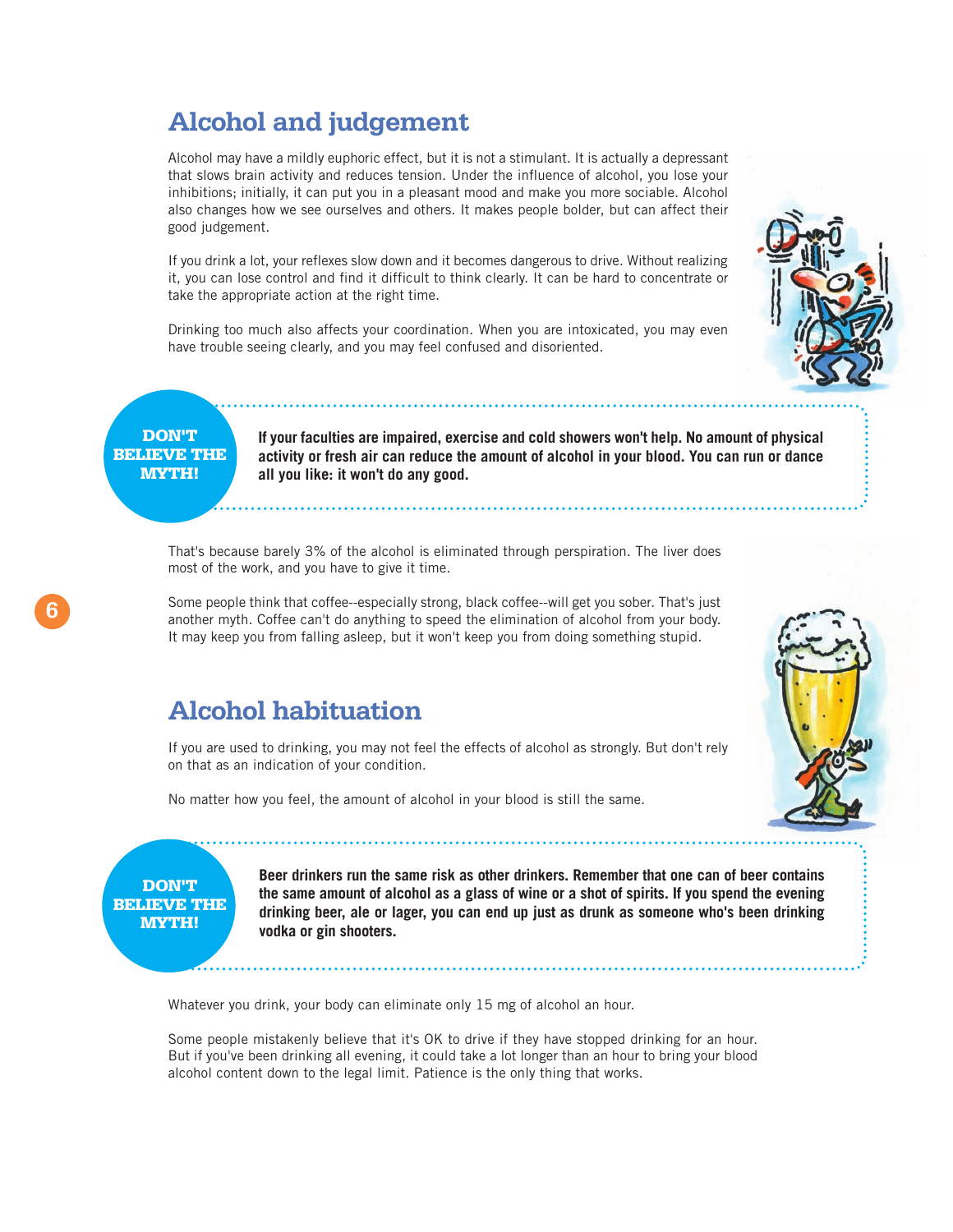# **Should you drive?**



| <b>Question:</b>                 | How can you tell if someone has drunk too much<br>to drive?                                                                                                                                                                                                                                                                                                      |
|----------------------------------|------------------------------------------------------------------------------------------------------------------------------------------------------------------------------------------------------------------------------------------------------------------------------------------------------------------------------------------------------------------|
| <b>Answer:</b>                   | It's pretty easy to tell when people have had too much to drink. Some signs are physical:<br>• Their eyes look irritated and bloodshot<br>• Their breathing is rapid<br>• They may be perspiring heavily                                                                                                                                                         |
|                                  | Other changes are behavioural. People who have drunk too much:<br>• Speak louder and more quickly<br>• Don't enunciate clearly<br>• Have trouble standing up and walking a straight line<br>• Stagger or stumble easily<br>• Move more slowly<br>• Seem distracted<br>• Respond more slowly to questions<br>• May be drowsy or fall asleep                       |
|                                  | Alcohol can also make people sadder, more aggressive or noisier. And it can cause them to break<br>into uncontrollable laughter that has nothing to do with having fun!                                                                                                                                                                                          |
| <b>What</b><br>should<br>you do? | If someone has drunk too much, you should offer help, as necessary by doing any or all<br>of the following:<br>• Prevent the person from driving<br>• Offer a lift home<br>• Offer any other safe solution                                                                                                                                                       |
| <b>Question:</b>                 | How does someone who has drunk too much behave<br>behind the wheel?                                                                                                                                                                                                                                                                                              |
| <b>Answer:</b>                   | Someone whose blood alcohol content is above the legal limit will have increasing difficulty with<br>perception, motor coordination and concentration, which impairs the ability to drive safely.                                                                                                                                                                |
|                                  | When people are intoxicated their peripheral vision is reduced, they don't hear as well and their<br>ability to estimate distances is diminished. Their reflexes slow down and they may have trouble<br>reacting appropriately to an obstacle in the road.                                                                                                       |
|                                  | After a few drinks, people's faculties are impaired and their personality changes. Without realizing<br>it, they are likely to underestimate risk.                                                                                                                                                                                                               |
|                                  | And yet, everyone knows that driving requires your full attention. You must be in full possession<br>of your faculties before you get behind the wheel or you will pose a danger to yourself and others<br>on the road. It takes good judgement, quick reflexes, the ability to anticipate events and excellent<br>coordination to drive safely and responsibly. |
| <b>What</b><br>should<br>you do? | If you have had one or a few too many, hand your keys-and your life-to someone who is in full<br>control and able to drive safely.                                                                                                                                                                                                                               |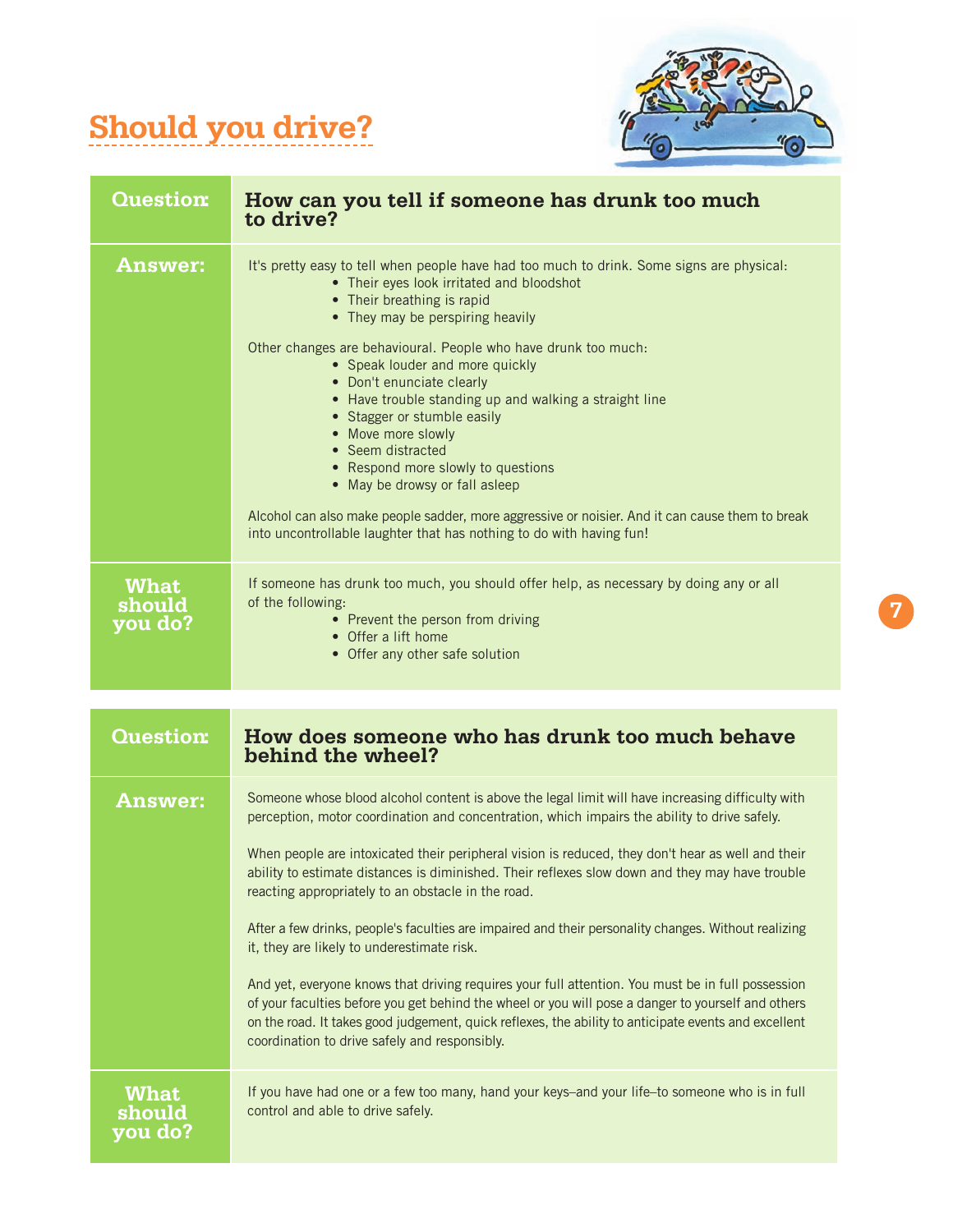# **Should you drive? (continued)**

| <b>Question:</b>                 | How does a responsible driver behave?                                                                                                                                                                                                                                                                                                                                                                                                                                                                                                                                                                                                                                                                                                                                                                                                                                               |
|----------------------------------|-------------------------------------------------------------------------------------------------------------------------------------------------------------------------------------------------------------------------------------------------------------------------------------------------------------------------------------------------------------------------------------------------------------------------------------------------------------------------------------------------------------------------------------------------------------------------------------------------------------------------------------------------------------------------------------------------------------------------------------------------------------------------------------------------------------------------------------------------------------------------------------|
| <b>Answer:</b>                   | A responsible driver knows that someone who has drunk too much should never drive, even if<br>that person feels in full control.<br>The responsible driver knows that someone who has had one too many can't make an objective<br>self-assessment. In fact, all drivers who drink may be a danger to themselves and others, even if<br>sometimes their blood alcohol content is below the legal limit.                                                                                                                                                                                                                                                                                                                                                                                                                                                                              |
| <b>What</b><br>should<br>you do? | Friends, relatives, co-workers or whoever else is around should caution a drunk person who is<br>about to drive and offer safe alternatives. Each of us bears a social and moral responsibility<br>when it comes to driving while impaired.<br>Drunk driving is everyone's business!                                                                                                                                                                                                                                                                                                                                                                                                                                                                                                                                                                                                |
|                                  |                                                                                                                                                                                                                                                                                                                                                                                                                                                                                                                                                                                                                                                                                                                                                                                                                                                                                     |
| <b>Question:</b>                 | What's the responsible way to party?                                                                                                                                                                                                                                                                                                                                                                                                                                                                                                                                                                                                                                                                                                                                                                                                                                                |
| <b>Answer:</b>                   | There are a number of options. When you go out with friends, or even as a couple, you can<br>name a designated driver who agrees not to drink alcohol. Over time, you take turns so that<br>everyone gets a chance to party as they like.<br>Another solution is to share a taxi or take public transit, which doesn't cost much and<br>minimizes risk.<br>During the holiday season in December, you can contact Opération Nez rouge, an organization<br>that provides volunteer drivers to take you home, no questions asked.<br>People who host parties can help, too, by providing non-alcoholic drinks, such as juice,<br>sparkling water or fruit punch as options for everyone. Hosts should stop serving alcohol at<br>least one hour before guests are expected to leave, and they should encourage people to stop<br>drinking alcohol in anticipation of the return home. |
| <b>What</b><br>should<br>you do? | If any of your guests appears drunk, everyone should be concerned. Don't hesitate to intervene<br>to prevent someone from driving. Offer a bed for the night or help the person find a place<br>nearby to stay. If the person insists on going home, have someone else do the driving.<br>Alcohol can often surprise you with its impact. You don't want to experience that behind<br>the wheel!                                                                                                                                                                                                                                                                                                                                                                                                                                                                                    |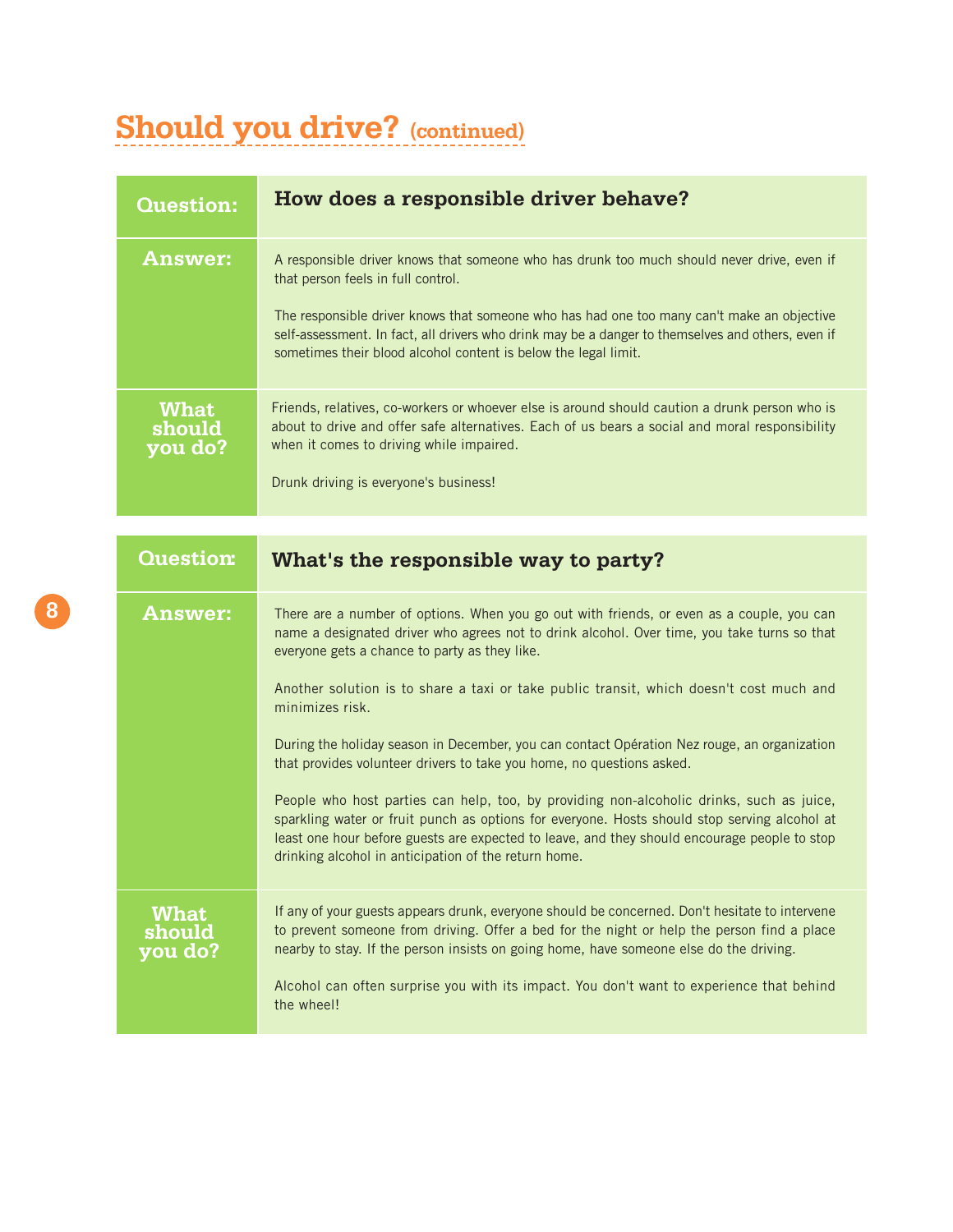# **Moderation is always in good taste**

Whatever the circumstances, you'll enjoy yourself a lot more if you drink moderately than if you get drunk. Balance is the key. Responsible people drink slowly and not too much, paying attention to their faculties and state of mind.

If you plan to drive, the choice is clear: drink very carefully or, better yet, don't drink at all. And if you are not in full control, hand the car keys to someone who is.

If you drive, you have to be aware of your responsibility. There is a place for alcohol in our lives… but not in our cars.

**FREE IPHONE ANDROID APPLICATIONS**

**To get an idea of how your blood alcohol content changes and affects your ability to drive as you drink over the course of an evening, check out the blood alcohol calculator at www.educalcool.qc.ca/en.**

**If you have an iPhone or a Android Phone, you can download the Blood Alcohol Calculator Éduc'alcool from the Apple Store or the Android Market and monitor your condition throughout the evening.**